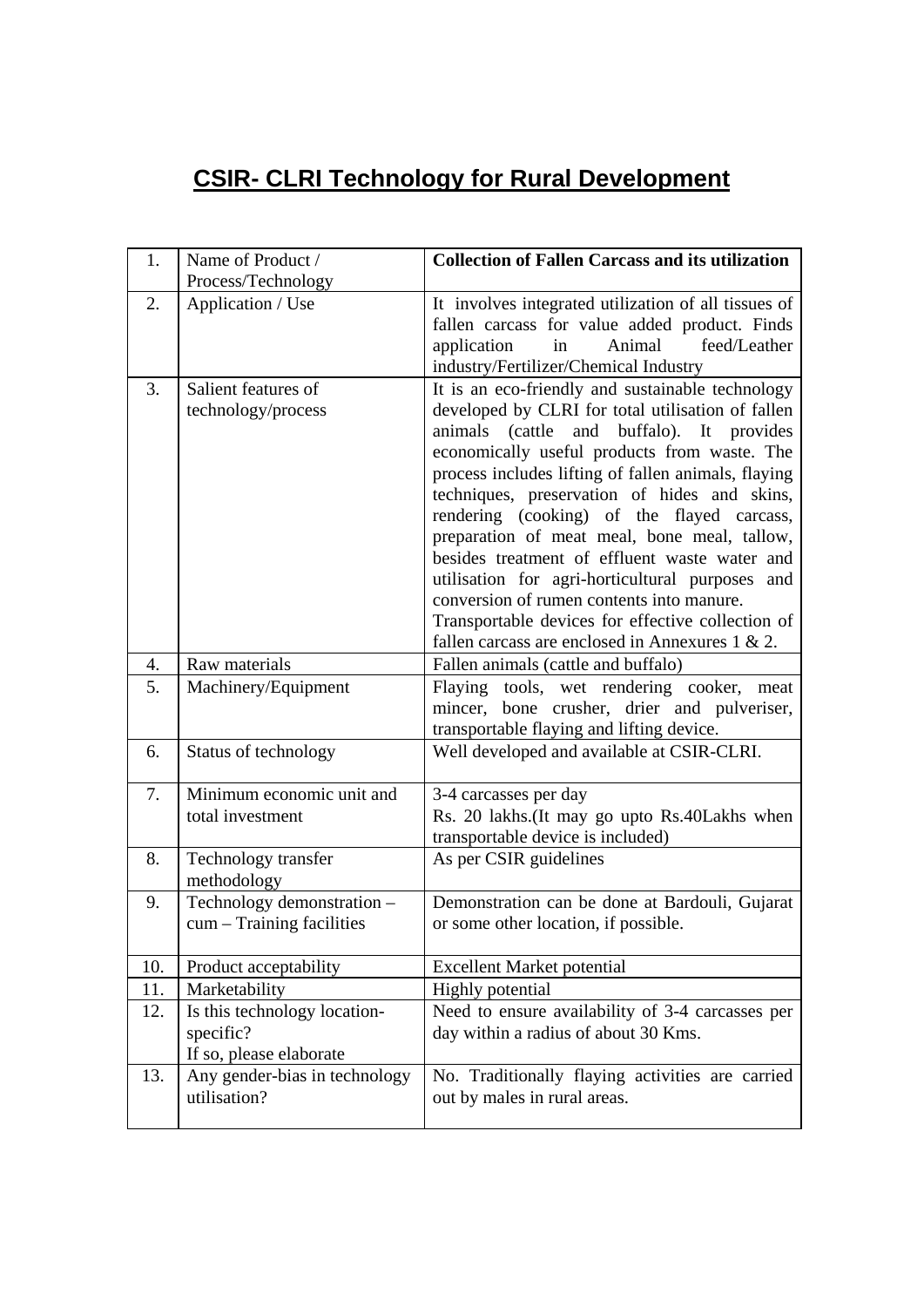| 14. | Is any video-cassette available                                                       | Requires to be arranged, if necessary.                                                                                                                                                                                                                                                                                                                                                                                                                                                                                                                                                             |
|-----|---------------------------------------------------------------------------------------|----------------------------------------------------------------------------------------------------------------------------------------------------------------------------------------------------------------------------------------------------------------------------------------------------------------------------------------------------------------------------------------------------------------------------------------------------------------------------------------------------------------------------------------------------------------------------------------------------|
|     | on the technology?                                                                    |                                                                                                                                                                                                                                                                                                                                                                                                                                                                                                                                                                                                    |
| 15. | Any other relevant information<br>not covered above                                   | The centre can cater to the needs of a group of<br>villages within a radius of 15 Kms. The likely<br>benefits provided by the technology is not only<br>economical but also in social and environmental<br>spheres provides employment to rural poor and<br>clean environment. Efficient carcass recovery not<br>only reduces losses but also facilitates the<br>availability of cheap and quality leathers to rural<br>folk. Production of quality meat meal, bone meal<br>would help to prepare animal feeds of better<br>quality and help the feed industry to be less<br>dependent on imports. |
| 16. | Terms and conditions for<br>technology transfer                                       | Negotiable under the framework of CSIR<br>guidelines.                                                                                                                                                                                                                                                                                                                                                                                                                                                                                                                                              |
| 17. | If required, can you provide<br>prototype/working model for<br>display/demonstrations | Yes                                                                                                                                                                                                                                                                                                                                                                                                                                                                                                                                                                                                |
| 18. | Name and address of<br>technology generating<br>institute/individual                  | CSIR-Central Leather Research Institute, Adyar,<br>Chennai - 600 020, India.                                                                                                                                                                                                                                                                                                                                                                                                                                                                                                                       |
| 19. | Name and address of<br>technology transfer agency, if<br>different from above         | Same as above (Sl. No.18)                                                                                                                                                                                                                                                                                                                                                                                                                                                                                                                                                                          |



Contact address :

 Director CSIR-Central Leather Research Institute Adyar, Chennai - 600 020. Phone : 91-44-24910897 / 24910846 / 24437158 Fax : 91-44-24912150 E-Mail : directorclri@gmail.com, director@clri.res.in ppbd@clri.res.in, bpdclri@yahoo.com Website : www.clri.org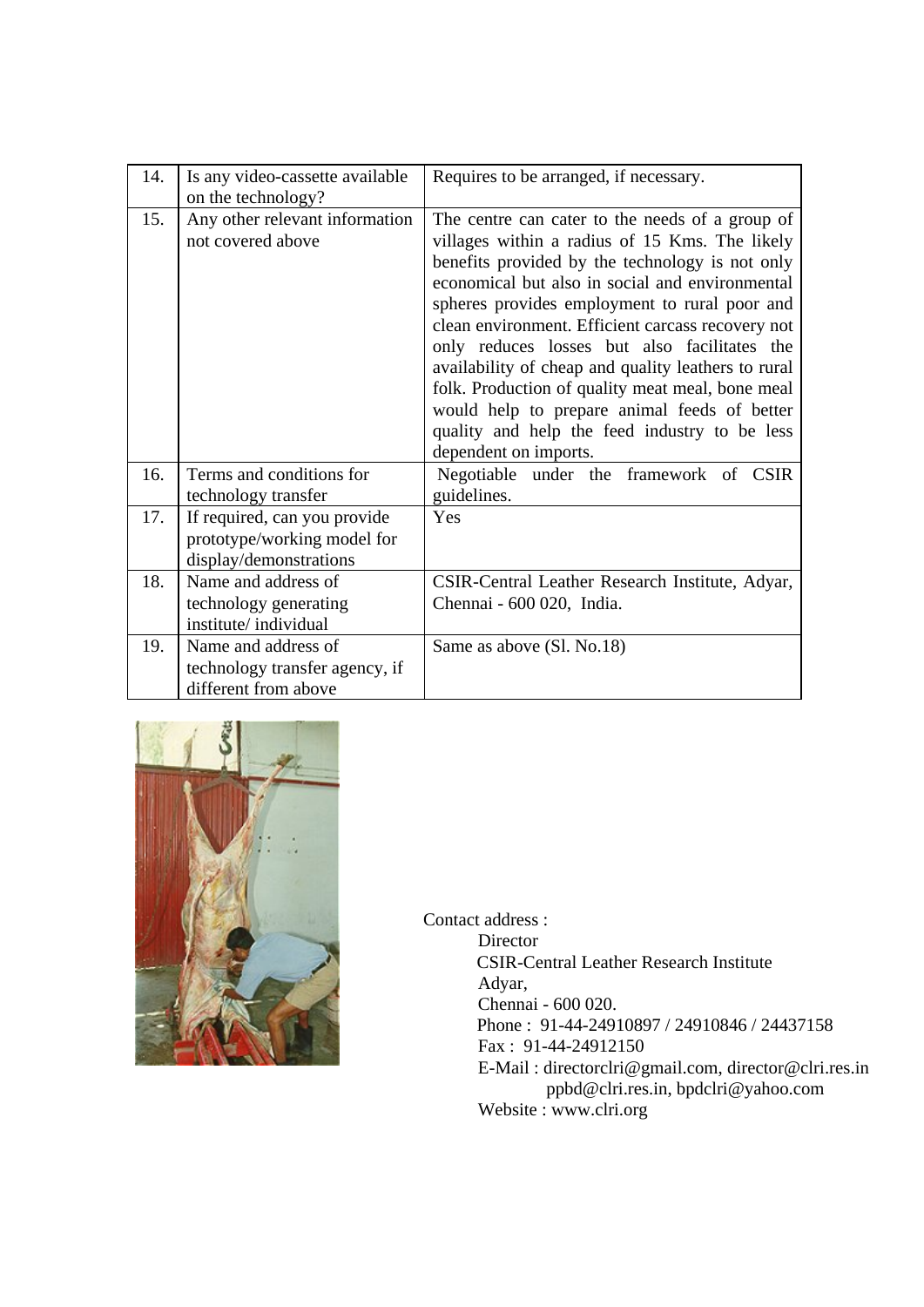## **Annexure 1**

| 1.               | Name of the Device                                                   | Transportable Device for lifting<br>of<br>Carcass                                                                                                                                                                                                                                                                                                                                                                                                                                                                                                                                                                                                                             |
|------------------|----------------------------------------------------------------------|-------------------------------------------------------------------------------------------------------------------------------------------------------------------------------------------------------------------------------------------------------------------------------------------------------------------------------------------------------------------------------------------------------------------------------------------------------------------------------------------------------------------------------------------------------------------------------------------------------------------------------------------------------------------------------|
| 2.               | Application / Use                                                    | $\triangleright$ Collection of fallen animal especially in<br>rural areas.<br>Ensure economic utilization of the hide/skin<br>⋗<br>and even other body parts of a dead animal.<br>$\triangleright$ Ensure cleanliness of environment by not<br>allowing it to be spoilt by the putrefaction of<br>carcass.                                                                                                                                                                                                                                                                                                                                                                    |
| 3.               | <b>Salient features</b>                                              | The device can be fitted on the rear side of a<br>vehicle and can be operated by a flayer cum<br>driver to lift the animal and also flay the hide if<br>the animal is dead. This device has several<br>advantages over the existing methods presently<br>used for lifting animals. The device<br>has<br>tremendous potential to improve the availability<br>of quality hides from fallen animals to Indian<br>leather industry if used by flayers and their<br>societies in the country. The device also<br>ensures proper collection of the remaining parts<br>of the carcass for further processing into value-<br>added products like bone meal, meat meal,<br>tallow etc. |
| $\overline{4}$ . | Any other relevant information<br>not covered above                  | economical utilization of fallen<br>It ensures<br>while<br>keeping<br>the<br>environment<br>carcass,<br>pollution free. The knowledge lead has been<br>applied for patent protection (Indian Patent<br>application no. 200Del2007).                                                                                                                                                                                                                                                                                                                                                                                                                                           |
| 5 <sub>1</sub>   | Name and address of<br>technology generating<br>institute/individual | CSIR-Central Leather Research Institute, Adyar,<br>Chennai - 600 020, India.                                                                                                                                                                                                                                                                                                                                                                                                                                                                                                                                                                                                  |